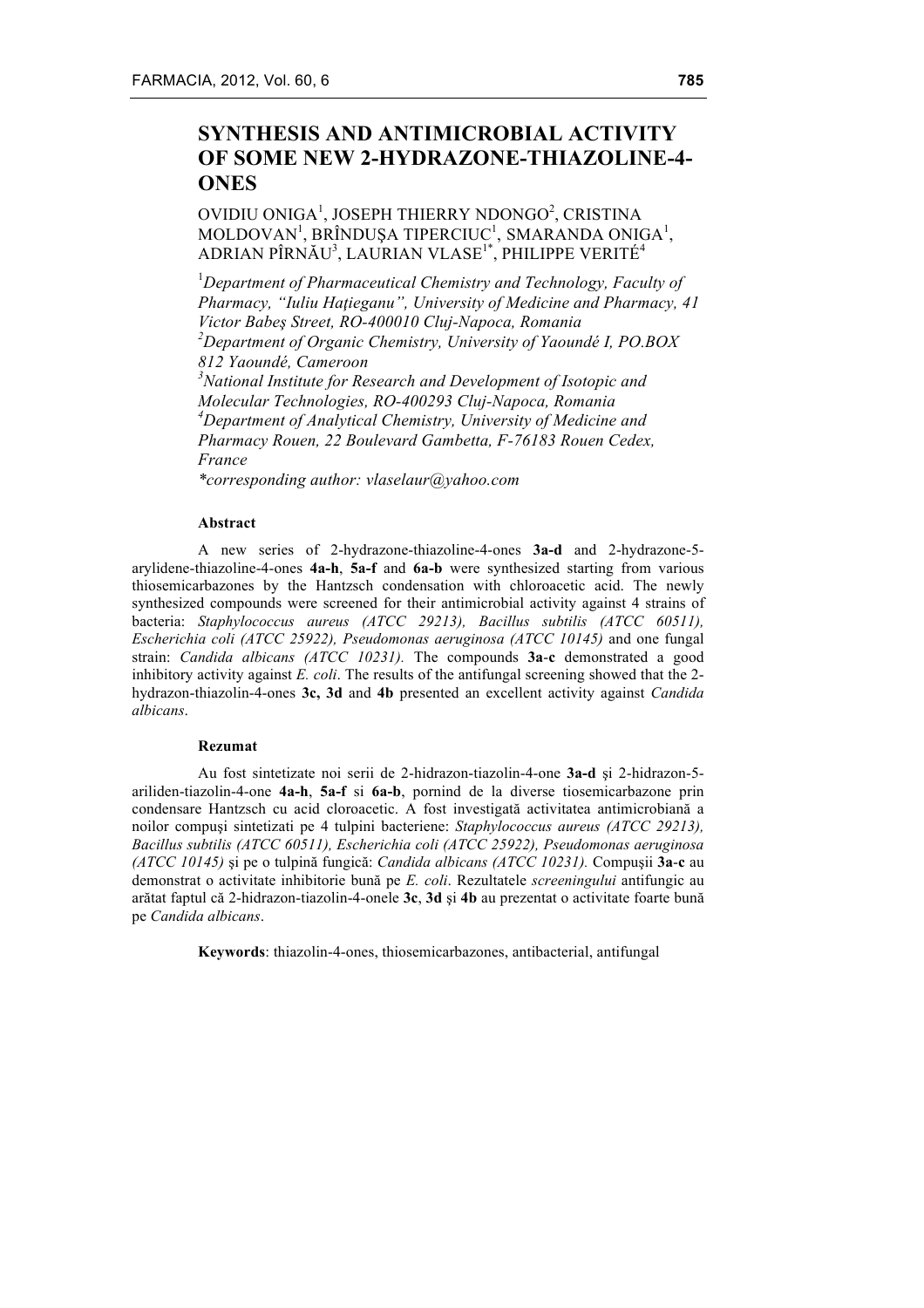## **Introduction**

The treatment of bacterial and fungal infectious diseases remains a challenging problem because of the increasing number of multi-drug microbial pathogens [9, 11].

Nowadays, the design of new compounds able to deal with resistant bacteria, having new structures and new targets of action, has become one of the most important areas in the antibacterial research purpose [17].

It has been observed that thiazoles and their derivatives represent a prevalent scaffold in antimicrobial drug discovery because of their varied biological activity [2, 5, 6, 8]. Also, thiazolin-4-ones are an important group of heterocyclic compounds, having a wide range of pharmacological activities, including antibacterial and antifungal effects [1, 3, 10].

In addition, the chromone derivatives are gaining importance as medicinal agents, such as antibacterial and antifungal [7, 13].

It has been reported that the introduction of an arylidene moiety in position 5 of the thiazolin-4-one ring and of a hydrazone group in position 2 enhances the antimicrobial activity [4, 15, 18].

Prompted by these reports, we decided to synthesize some new compounds containing the thiazoline-4-one moiety linked to chromone or arylidene rings. Our aim was also to study their antimicrobial activity against 4 bacterial strains: *Staphylococcus aureus*, *Escherichia coli*, *Pseudomonas aeruginosa*, *Bacillus subtilis*, and one fungal strain: *Candida albicans*.

### **Materials and Methods**

The melting points were registered using an Electrothermal melting point meter and were uncorrected. FT-IR spectra were recorded on a Nicolet  $210$  FT-IR spectrometer using potassium bromide. The  ${}^{1}$ H NMR spectra were recorded at room temperature on a Bruker Avance NMR spectrometer operating at 500 MHz. Chemical shift values were reported relative to tetramethylsilane (TMS) as internal standard. The samples were prepared by dissolving the compounds in DMSO-*d6* (δH= 2.51 ppm) as solvent and the spectra were recorded using a single excitation pulse of 10.1 µs. GC-MS analyses were performed on an Agilent gas chromatograph 6890 equipped with an apolar Macherey Nagel Permabond SE 52 capillary column. Elemental analysis was performed using a Vario El CHNS instrument. All compounds gave satisfactory CHNS quantitative elemental analysis results**.**  The purity of the synthesized compounds was verified by thin layer chromatography (TLC) and was carried out on precoated Silica Gel 60F254 sheets using heptan-ethylacetate 1:3 system and UV light for visualization.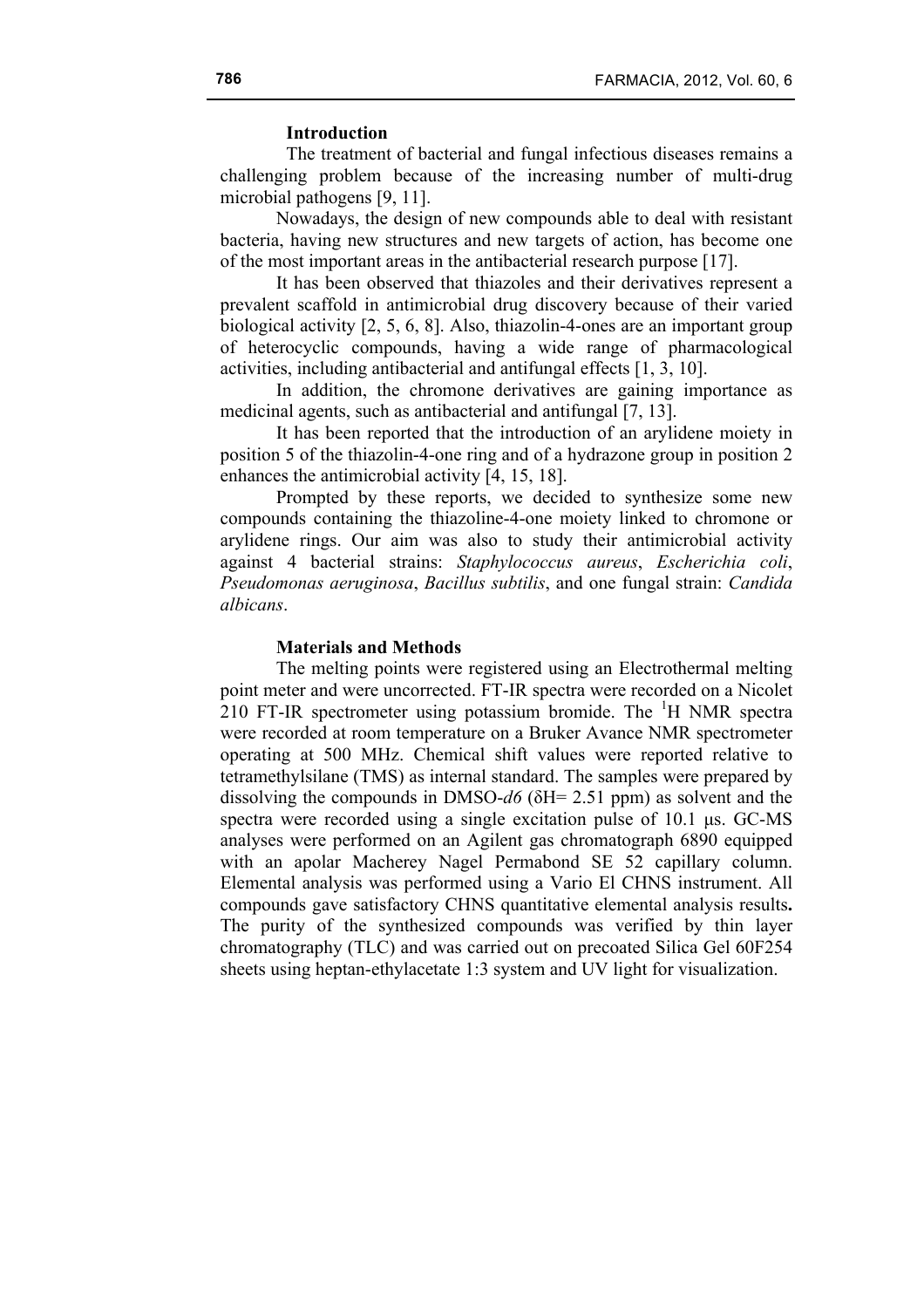The synthesis of 4-formyl-2-phenyl-thiazole **1d** was previously reported [14]. The 3-formyl-chromones are Merck products.

**Synthesis of thiosemicarbazones (2a-d) (General procedure) [**12]

In a flask equipped with a reflux condenser, a mixture of carbonyl compound **1a-d** (30 mmol) and thiosemicarbazide (30 mmol) reacted in 40mL ethanol in the presence of a catalytic amount of acetic acid. The reaction mixture was heated under reflux 3h, where upon the solid product partially crystallized out. The solution was left to cool and the separated solid product was filtered off, washed with water, dried, and recrystallized from ethanol to obtain compounds **2a-d**.

### **Synthesis of thiazolin-4-ones 3a-d (General procedure)**

A mixture of thiosemicarbazone **2a-d** (20mmol), chloroacetic acid (20mmol), anhydrous sodium acetate (40mmol) and absolute ethanol (50mL) was refluxed for 8h. The products obtained upon cooling were collected by filtration, washed with water, dried, and recrystallized from ethanol.

# **Synthesis of 5-arylidene-substituted thiazolin-4-ones 4a-j, 5a-f and 6a-b (General procedure)**

There were added equimolar amounts of the appropriate aldehyde (10mmol) and anhydrous sodium acetate (40mmol) to a solution of **3a**-**d**  (10mmol) in glacial acetic acid (5mL). The reaction mixture was heated under reflux for 8 h. After cooling, the precipitated solid was filtered off, washed with water and recrystallized from ethanol-DMF.

### *In vitro* **antibacterial and antifungal activity**

The newly synthesized compounds were screened for their antimicrobial activity against 4 bacterial strains: *Staphylococcus aureus (ATCC 29213)*, *Bacillus subtilis (ATCC 60511), Escherichia coli (ATCC 25922), Pseudomonas aeruginosa (ATCC 10145)* and one fungal strain: *Candida albicans ATCC 10231*, by the agar diffusion technique and MIC (minimal inhibitory concentration) determination. The organisms were obtained from the Microbiological Laboratory of University of Medicine and Pharmacy Cluj-Napoca, Romania.

## **Experimental procedures for the antimicrobial activity Disk diffusion method**

The antimicrobial activity of the newly synthesized compounds was evaluated according to the guidelines of the National Committee for Clinical Laboratory Standards (NCCLS, 1997) using the agar disk diffusion method [16]. Ciprofloxacin and Fluconazole were purchased from the Romanian market and used as reference for the antibacterial and antifungal activity, respectively. Petri plates containing 20 mL of Mueller Hinton Agar were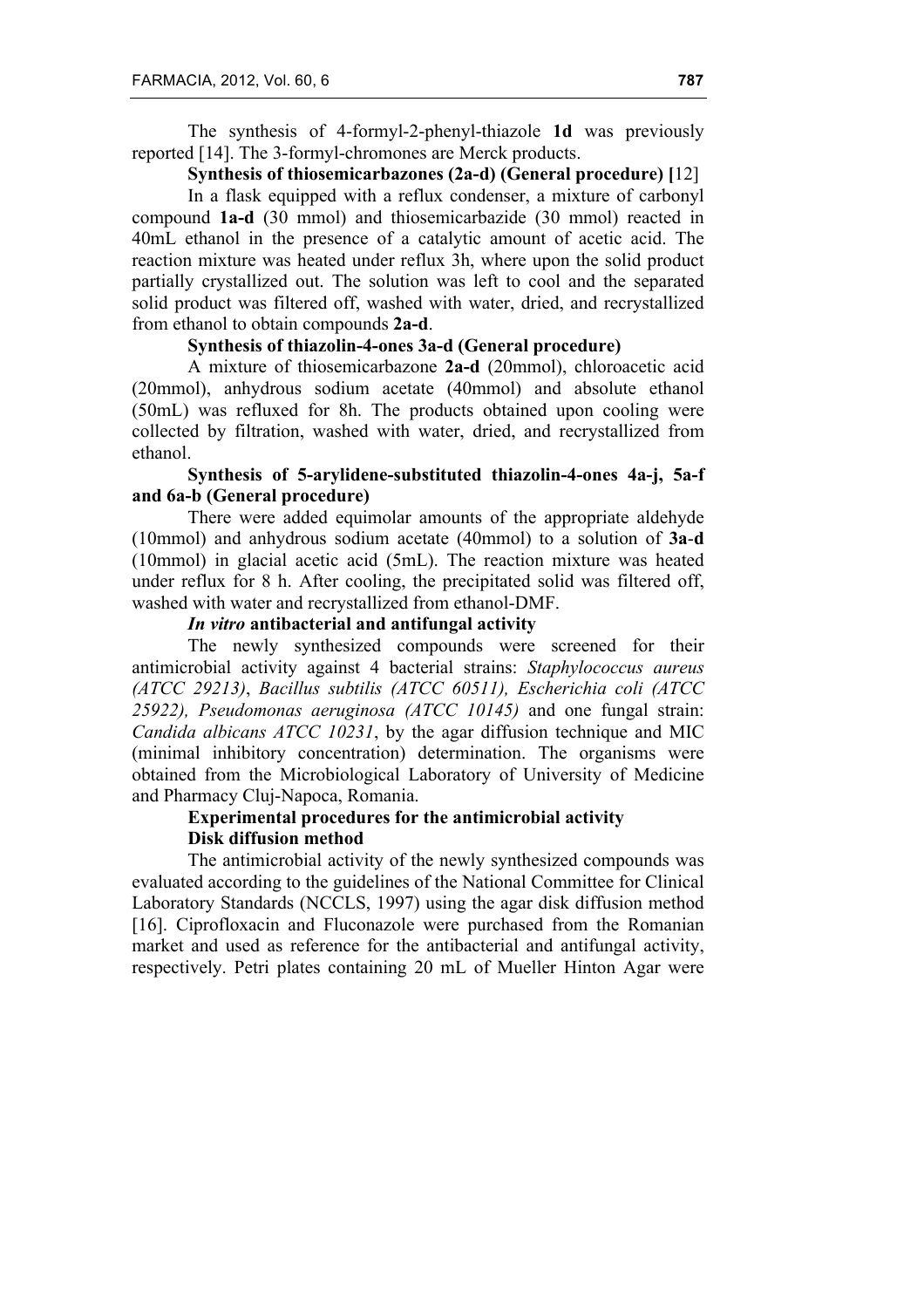used for all the bacteria tested. *Candida albicans* strain was cultivated in Sabouraud's dextrose agar. The *inoculum* was spread on the surface of the solidified media. Solutions of the tested compounds were prepared in DMSO at a concentration of 5 mg/0.5mL. Sterile Whatman no. 1 filter paper disks (6mm in diameter) impregnated with the solution in DMSO of the test compounds (20µL solution corresponding to 200µg compound/disk) were placed on the Petri plates. Ciprofloxacin (200µg/disc) was used as positive control for bacteria. Fluconazole (200µg/disc) was used as positive control for *Candida albicans*. A paper disk impregnated with dimethylsulfoxide (DMSO) was used as negative control. Plates inoculated with the bacteria were incubated for 24h at  $37^{\circ}$ C and the fungal culture was incubated for 72h at 25<sup>°</sup>C. The inhibition zone diameters were measured in millimeters. All the tests were performed in duplicate and the average was taken as final reading.

### **Determination of MIC**

The MIC  $(\mu g/mL)$  were determined by the binary microdilution method in 96 multi-well microtitre plates. Solutions of the test compounds, Ciprofloxacin and Fluconazole were prepared in DMSO at a concentration of 100 µg/mL. From this stock solutions, serial dilutions of the compounds (50, 25, 12.5, 6.25, 3.12 and 1.56µg/mL) were prepared under aseptic conditions in a final volume of 200µL of nutrient medium. 50µL of microbial inoculums were added to all tubes, which were incubated at  $37^{\circ}$ C for 24h. The MIC were recorded in each case as the minimum concentration of the compound which inhibited the visible growth of the tested microorganism. All determinations were performed in duplicate and the average was taken as final reading. 50µL of DMSO were used as a negative control.

### **Results and Discussion Chemistry**

The synthetic strategies adopted to obtain the targeted compounds are outlined in figures **1** and **2**. In order to synthesize the thiosemicarbazones **2a-d**, we used as start compounds various aromatic aldehydes: 2,6-dichlorobenzaldehyde, salicylaldehyde, 2,4-dichlorobenzaldehyde and 4-formyl-2-phenyl-thiazole. By the reaction of benzaldehydes **1a-d** with thiosemicarbazide in refluxing ethanol, the correspondent thiosemicarbazones **2a-d** were obtained in very good yields. The condensation of **2a-d** with chloroacetic acid in boiling ethanol and in the presence of anhydrous sodium acetate yielded the 2-hydrazonethiazolin-4-ones **3a-d**.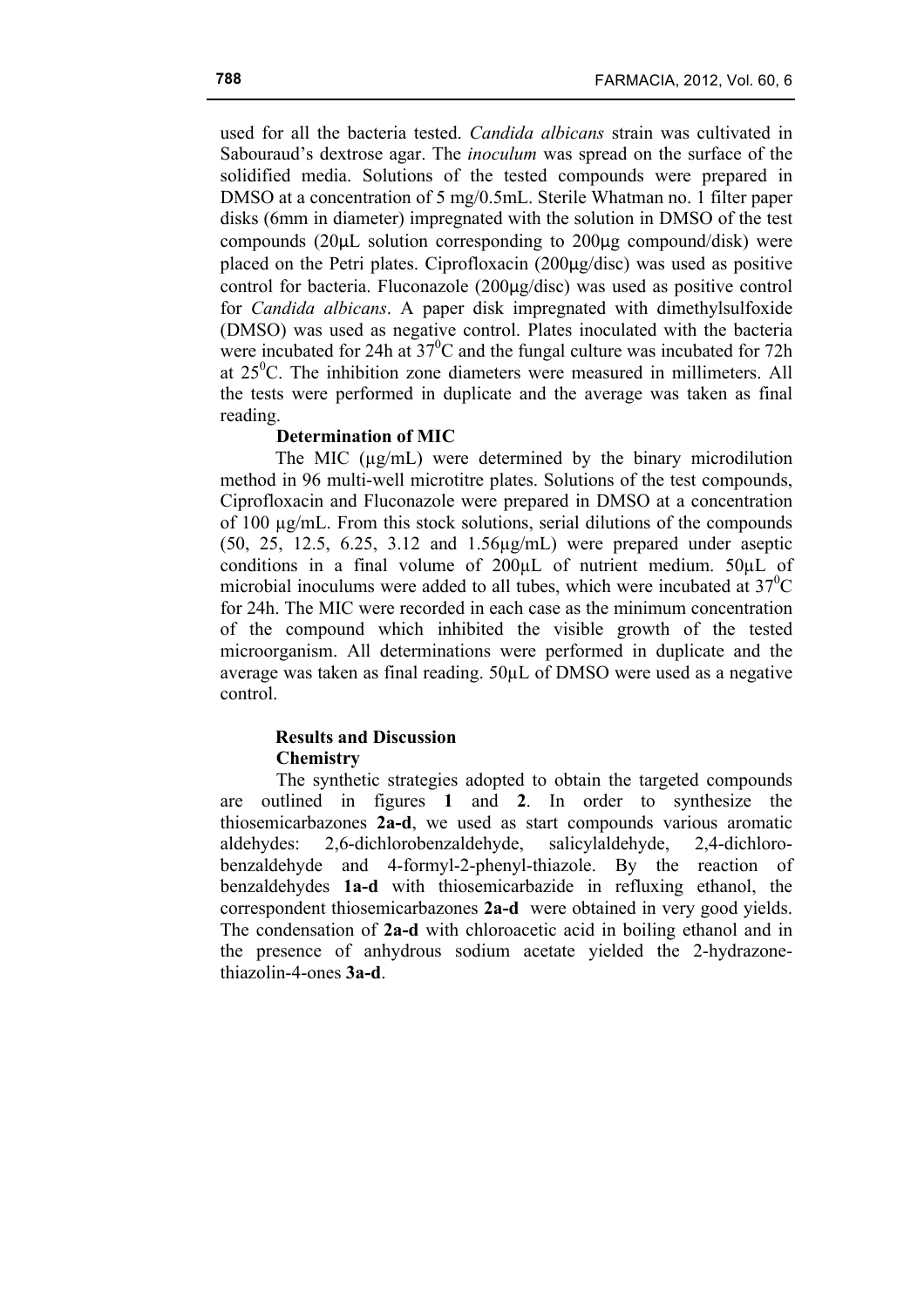The presence of active methylene group in position 5 of the thiazoline-4-one nucleus allows the possibility of condensation with various aromatic aldehydes, in order to obtain a series of 5-arylidene-derivatives. Thus, refluxing **3a-c** with various aryl-aldehydes in the presence of anhydrous sodium acetate, in boiling acetic acid, we obtained 5-arylidenethiazolin-4-ones **4a-h** and **5a-f** (Figure **1**). In the same conditions were obtained the 5-arylidene-thiazolin-4-ones **6a-b**, starting from **3d** (Figure **2**).



**Figure 1** Synthesis of thiazolin-4-ones **3a-c,** 5-arylidene-thiazolin-4-ones **4a-h** and **5a-f**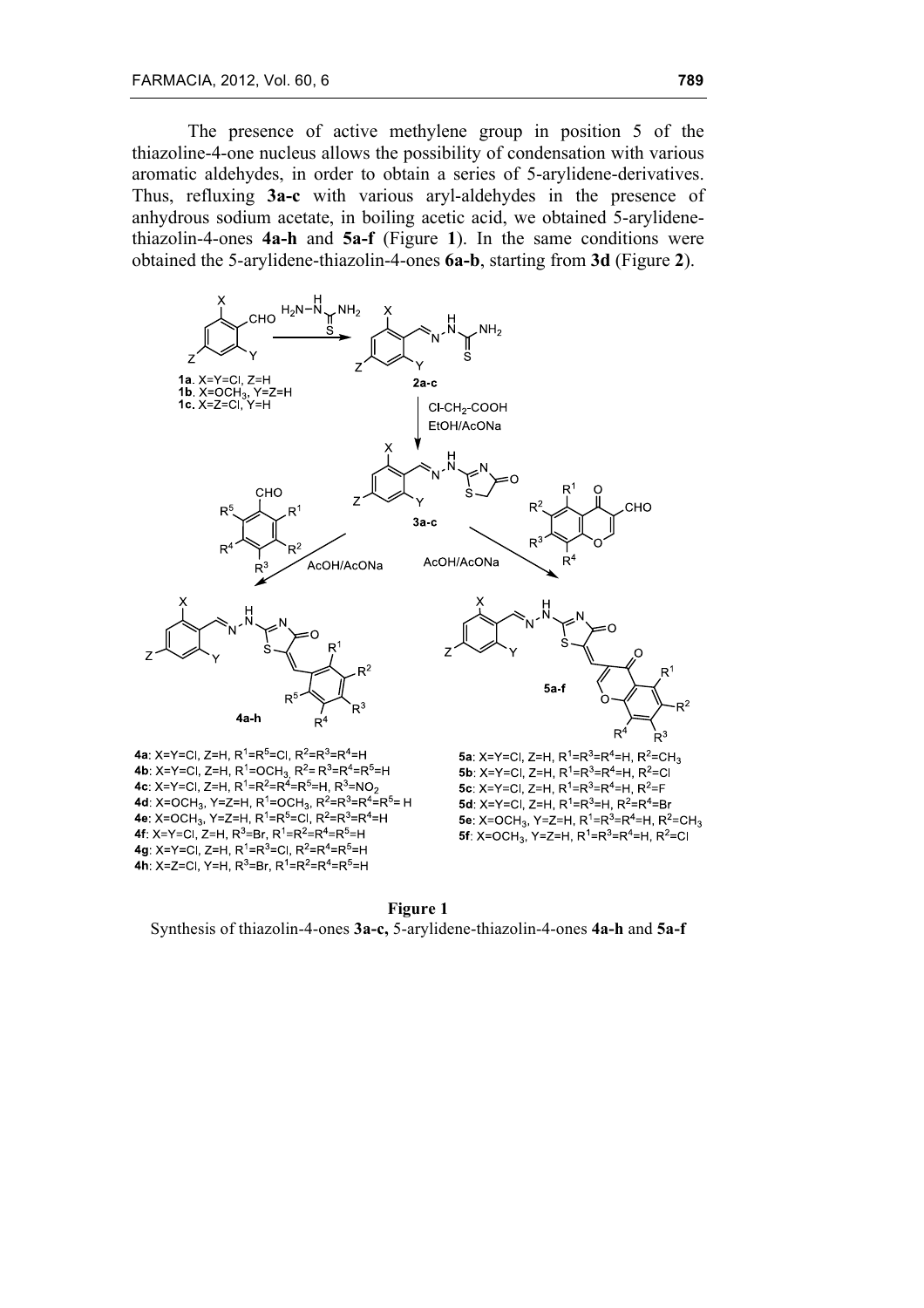

#### **Figure 2**

Synthesis of 5-arylidene-thiazolin-4-ones **6a-b**

The 2-hydrazone-thiazolin-4-ones **3a-d** were characterized by the presence of a strong band at  $1710-1735$  cm<sup>-1</sup> in the IR spectra attributed to C=O group from thiazolin-4-one. This is considered to be an important confirmation data for the thiazolin-4-one nucleus formation. Other spectral data important for the cyclisation was the appearance of a singlet signal for the 2 protons in position 5 of the thiazolin-4-one ring, in the  $\mathrm{^{1}H}$  NMR spectra, in the 3.90-4.05 ppm area. Mass spectra showed molecular ion peaks in agreement with the molecular formula. The most important fragmentation is that of the N-N bond.

The disappearance of the singlet signal of the 2 protons in position 5 of the thiazolyl-4-one ring and the appearance of a singlet in the 6.55-6.99 ppm area in the  ${}^{1}H$  NMR spectra, attributed to CH=C<sub>5thiazoline</sub>, confirmed the condensation in 5 and the formation of 5-arylidene-derivatives **4a-h**, **5a-f** and **6a-b**.

**2-(2,6-dichlorobenzylidene)-hydrazinecarbothioamide (2a).** White powder; Yield 90%; mp: 245-246 <sup>0</sup>C. <sup>1</sup>H NMR (DMSO- $d_6$ ):  $\delta_{\text{ppm}}$ = 7.51-7.88 (m, 3H, Ar-H), 7.92 (br, s, 1H, -NH), 8.09 (s, 1H, CH=N), 8.12 (br, s, 1H, - NH-), 11.32 (s, 1H, NH). Anal. Calcd. (%) for  $C_8H_7Cl_2N_3S$  (248.13): C 38.72; H 2.84; N 16.93; S 12.92. Found: C 38.56; H 2.83; N 16.85; S 12.86.

**2-(2-methoxybenzylidene)-hydrazinecarbothioamide (2b).** White powder; Yield 88%; mp: 214-215<sup>0</sup> C. <sup>1</sup>H NMR (DMSO- $d_6$ ):  $\delta_{ppm} = 3.78$  (s, 3H, OCH3), 7.14-7.59 (m, 4H, Ar-H), 7.88 (br, s, 1H, -NH-), 8.13 (s, 1H, CH=N), 8.16 (br, s, 1H, -NH-), 11.22 (s, 1H, NH). Anal. Calcd. (%) for C9H11N3OS (209.27): C 51.65; H 5.30; N 20.08; S 15.32. Found: C 51.63; H 5.32; N 20.12; S 15.4.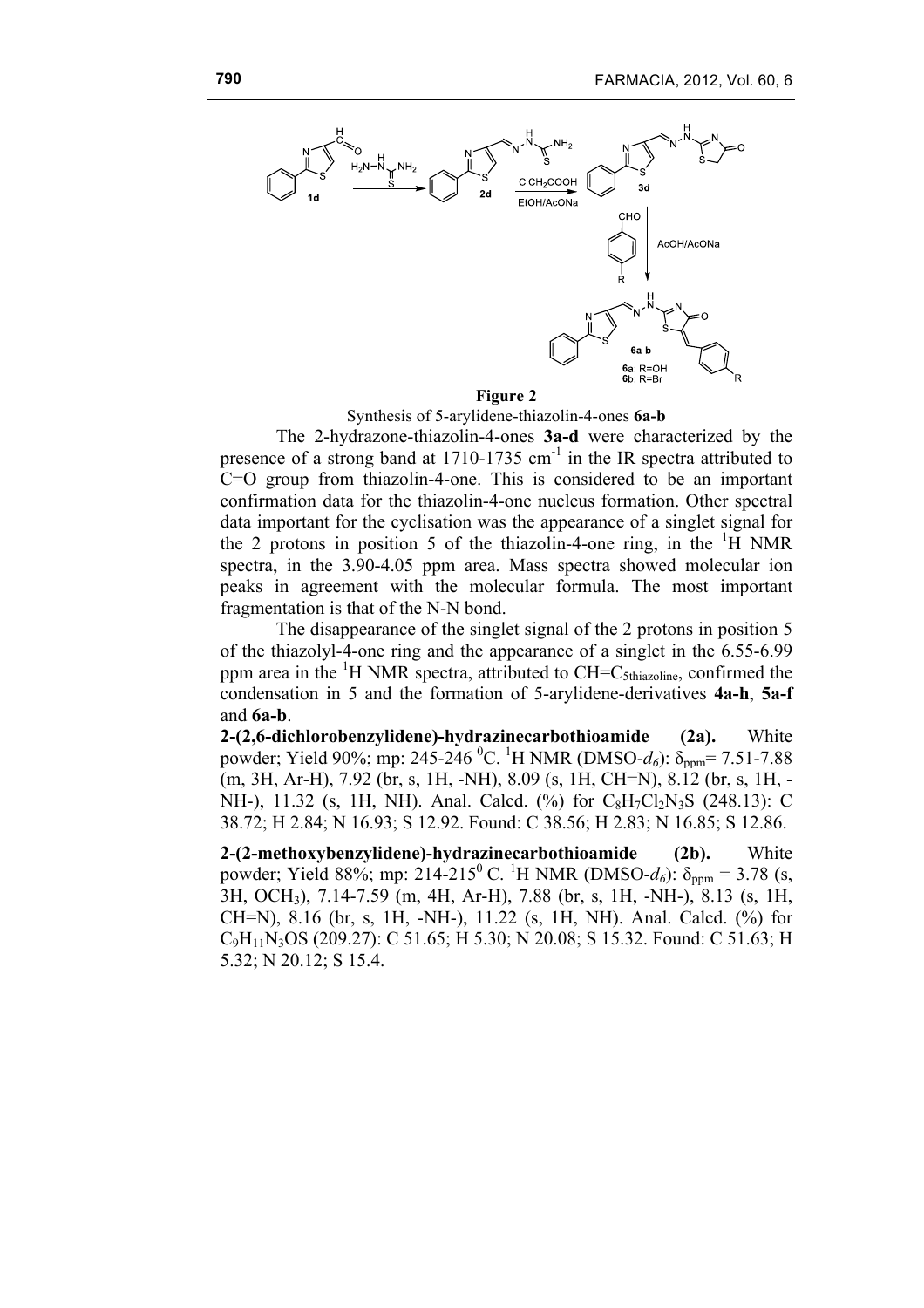**2-(2,4-dichlorobenzylidene)-hydrazinecarbothioamide (2c).** White powder; Yield 83%; mp: 244-246<sup>0</sup> C. <sup>1</sup>H NMR (DMSO- $d_6$ ):  $\delta_{\text{ppm}} = 7.45$ -7.77 (m, 3H, Ar-H), 7.78 (br, s, 1H, -NH), 8.09 (br, s, 1H, -NH-), 8.18 (s, 1H, CH=N), 11.15 (s, 1H, NH). Anal. Calcd. (%) for  $C_8H_7Cl_2N_3S$  (248.13): C 38.72; H 2.84; N 16.93; S 12.92. Found: C 38.53; H 2.83; N 16.99; S 12.91.

### **2-((2-phenylthiazol-4-yl)-methylene))-hydrazinecarbothioamide (2d).**

Yellow powder; Yield 80%; mp: 245-246<sup>0</sup> C. <sup>1</sup>H NMR (DMSO- $d_0$ ):  $\delta_{ppm} =$ 7.65 (s, 1H, C<sub>5</sub>-H thiazol), 7.51-8.57 (m, 5H, Ar-H), 7.70 (br, s, 1H, -NH-), 8.02 (br, s, 1H, -NH-), 8.24 (s, 1H, CH=N), 11.25 (s, 1H, NH). Anal. Calcd. (%) for C<sub>11</sub>H<sub>10</sub>N<sub>4</sub>S<sub>2</sub> (262.35): C 50.36; H 3.84; N 21.36; S 24.44. Found: C 50.46; H 3.83; N 21.4; S 24.42.

**2-(2-(2,6-Dichlorobenzylidene)hydrazinyl)-thiazol-4(5H)-one (3a).** White powder; Yield 75%; mp: 227-228<sup>0</sup> C. IR(KBr): v/cm<sup>-1</sup>=3246 (NH), 1729 (C=O), 1605 (C=N). <sup>1</sup>H NMR (DMSO- $d_6$ ):  $\delta_{ppm}$ = 4.02 (s, 2H, S-CH<sub>2</sub>), 7.55-7.98 (m, 3H, Ar-H), 8.04 (s, 1H, CH=N), 11.32 (s, 1H, NH). MS: m/z = 288  $(M<sup>+</sup>)$ . Anal. Calcd. (%) for C<sub>10</sub>H<sub>7</sub>Cl<sub>2</sub>N<sub>3</sub>OS (288.15): C 41.68; H 2.45; N 14.58; S 11.13. Found: C 41.48; H 2.44; N 14.56; S 11.17.

**2-(2-(2-Methoxybenzylidene)hydrazinyl)-thiazol-4(5H)-one (3b)**. Whiteyellow powder; Yield 78%; mp: 236-237<sup>0</sup> C. IR(KBr):  $v/cm^{-1}$ =3248 (NH), 1733 (C=O), 1606 (C=N). <sup>1</sup>H NMR (DMSO- $d_6$ ): δ<sub>ppm</sub>= 3.73 (s, 3H, OCH<sub>3</sub>), 3.98 (s, 2H, S-CH2), 7.18-7.55 (m, 4H, Ar-H), 8.09 (s, 1H, CH=N), 11.34 (s, 1H, NH). MS:  $m/z = 249$  (M<sup>+</sup>). Anal. Calcd. (%) for C<sub>11</sub>H<sub>11</sub>N<sub>3</sub>O<sub>2</sub>S (249.29): C 53.00; H 4.45; N 16.86; S 12.86. Found: C 52.88; H 4.44; N 16.77; S 12.73.

**2-(2-(2,4-Dichlorobenzylidene)hydrazinyl)-thiazol-4(5H)-one (3c).** White powder; Yield 69%; mp: 301-302<sup>0</sup> C. IR(KBr): v/cm<sup>-1</sup>=3230 (NH), 1730 (C=O), 1609 (C=N). <sup>1</sup>H NMR (DMSO- $d_6$ ):  $\delta_{ppm}$ = 3.95 (s, 2H, S-CH<sub>2</sub>), 7.55-7.90 (m, 3H, Ar-H), 8.10 (s, 1H, CH=N), 11.44 (s, 1H, NH). MS: m/z = 288  $(M<sup>+</sup>)$ . Anal. Calcd. (%) for C<sub>10</sub>H<sub>7</sub>Cl<sub>2</sub>N<sub>3</sub>OS (288.15): C 41.68; H 2.45; N 14.58; S 11.13. Found: C 41.47; H 2.44; N 14.51; S 11.16.

# **2-(2-((2-Phenylthiazol-4-yl)methylene)hydrazinyl))-thiazol-4(5H)-one**

**(3d).** White-yellow powder; Yield 76%; mp:  $230-232^{\circ}$  C. IR(KBr):  $v/cm$ <sup>1</sup>=3241 (NH), 1720 (C=O), 1602 (C=N). <sup>1</sup>H NMR (DMSO-*d<sub>6</sub>*): δ<sub>ppm</sub>= 3.92  $(s, 2H, S-CH<sub>2</sub>), 7.55$  (s, 1H, C<sub>5</sub>-H thiazol), 7.56-8.02 (m, 5H, Ar-H), 8.12 (s, 1H, CH=N), 11.37 (s, 1H, NH). MS:  $m/z = 302$  (M<sup>+</sup>). Anal. Calcd. (%) for  $C_{13}H_{10}N_4OS_2$  (302.37): C 51.64; H 3.33; N 18.53; S 21.21. Found: C 51.77; H 3.32; N 18.61; S 21.31.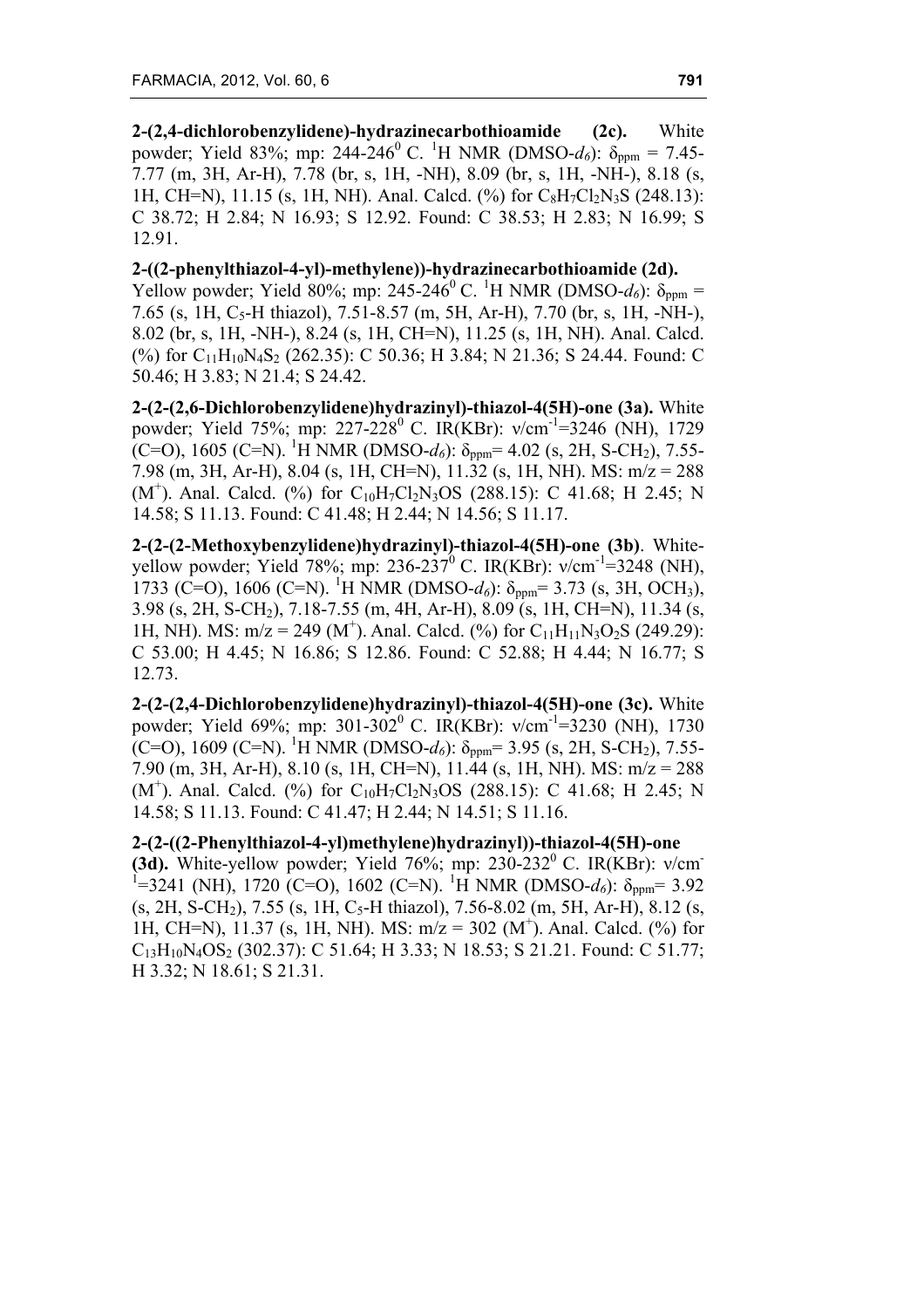**5-(2,6-Dichlorobenzylidene)-2-(2-(2,6-dichlorobenzylidene)hydrazinyl) thiazol-4(5H)-one (4a).** Yellow powder, Yield  $55\%$ ; mp: 290-291 <sup>0</sup>C. IR(KBr): v/cm<sup>-1</sup>=3243 (NH), 1727 (C=O), 1605 (C=N). <sup>1</sup>H NMR (DMSO $d_6$ ):  $\delta_{\text{nnm}}$ = 6.70 (s, 1H, CH=C<sub>5thiazoline</sub>), 7.25-7.95 (m, 6H, Ar-H), 8.03 (s, 1H, CH=N), 11.12 (s, 1H, NH). MS:  $m/z = 445$  (M<sup>+</sup>). Anal. Calcd. (%) for  $C_{17}H_9C_{4}N_3OS$  (445.15): C 45.87; H 2.04; N 9.44; S 7.20. Found: C 45.75; H 2.03; N 9.41; S 7.17.

**2-(2-(2,6-Dichlorobenzylidene)hydrazinyl)-5-(2-methoxybenzylidene) thiazol-4(5H)-one (4b).** Yellow powder, Yield 58%; mp: 258-260  $^{\circ}$ C. IR(KBr): v/cm<sup>-1</sup>=3235 (NH), 1710 (C=O), 1609 (C=N). <sup>1</sup>H NMR (DMSO $d_6$ ):  $\delta_{\text{ppm}}$  = 3.71 (s, 3H, OCH<sub>3</sub>), 6.74 (s, 1H, CH=C<sub>5thiazoline</sub>), 7.25-7.97 (m, 7H, Ar-H), 8.89 (s, 1H, CH=N), 11.32 (s, 1H, NH). MS: m/z = 406 (M<sup>+</sup>). Anal. Calcd. (%) for C<sub>18</sub>H<sub>13</sub>Cl<sub>2</sub>N<sub>3</sub>O<sub>2</sub>S (406.29): C 53.21; H 3.23; N 10.34; S 7.89. Found: C 53.32; H 3.22; N 10.33; S 7.86.

# **2-(2-(2,6-Dichlorobenzylidene)hydrazinyl)-5-(4-nitrobenzylidene)-**

**thiazol-4(5H)-one (4c).** Yellow powder, Yield 61%; mp: 295-297 <sup>0</sup>C. IR(KBr): v/cm<sup>-1</sup>=3234 (NH), 1715 (C=O), 1603 (C=N). <sup>1</sup>H NMR (DMSO $d_6$ ):  $\delta_{\text{ppm}}$ = 6.79 (s, 1H, CH=C<sub>5thiazoline</sub>), 7.12-7.65 (m, 7H, Ar-H), 8.83 (s, 1H, CH=N), 11.36 (s, 1H, NH). MS:  $m/z = 421$  (M<sup>+</sup>). Anal. Calcd. (%) for  $C_{17}H_{10}Cl_2N_4O_3S$  (421.26): C 48.47; H 2.39; N 13.30; S 7.61. Found: C 48.55; H 2.39; N 13.33; S 7.64.

**5-(2-Methoxybenzylidene)-2-(2-(2-methoxybenzylidene)hydrazinyl) thiazol-4(5H)-one (4d).** Yellow powder, Yield  $69\%$ ; mp: 246-247<sup>0</sup> C. IR(KBr): v/cm<sup>-1</sup>=3237 (NH), 1723 (C=O), 1611 (C=N). <sup>1</sup>H NMR (DMSO $d_6$ ):  $\delta_{\text{ppm}}$  = 3.31 (s, 3H, OCH<sub>3</sub>), 3.74 (s, 3H, OCH<sub>3</sub>), 6.55 (s, 1H, CH=C5thiazoline), 7.13-7.70 (m, 8H, Ar-H), 8.04 (s, 1H, CH=N), 11.26 (s, 1H, NH). MS:  $m/z = 367(M^+)$ . Anal. Calcd. (%) for C<sub>19</sub>H<sub>17</sub>N<sub>3</sub>O<sub>3</sub>S (367.43): C 62.11; H 4.66; N 11.44; S 8.73. Found: C 62.21; H 4.65; N 11.39; S 8.75.

**5-(2,6-Dichlorobenzylidene)-2-(2-(2-methoxybenzylidene)hydrazinyl) thiazol-4(5H)-one (4e).** Yellow powder, Yield  $63\%$ ; mp: 249-250<sup> $0$ </sup>C. IR(KBr): v/cm<sup>-1</sup>=3240 (NH), 1722 (C=O), 1604 (C=N). <sup>1</sup>H NMR (DMSO $d_6$ ):  $\delta_{\text{ppm}}$  = 3.79 (s, 3H, OCH<sub>3</sub>), 6.79 (s, 1H, CH=C<sub>5thiazoline</sub>), 7.15-7.66 (m, 7H, Ar-H), 8.08 (s, 1H, CH=N), 11.30 (s, 1H, NH). MS: m/z = 406 (M<sup>+</sup>). Anal. Calcd. (%) for  $C_{18}H_{13}Cl_2N_3O_2S$  (406.29): C 53.21; H 3.23; N 10.34; S 7.89. Found: C 53.18; H 3.23; N 10.37; S 7.91.

**5-(4-Bromobenzylidene)-2-(2-(2,6-dichlorobenzylidene)hydrazinyl) thiazol-4(5H)-one (4f).** Yellow powder, Yield 66%; mp: 305  $^0C$ . IR(KBr):  $v/cm^{-1}$ =3229 (NH), 1718 (C=O), 1605 (C=N). <sup>1</sup>H NMR (DMSO- $d_6$ ): δ<sub>ppm</sub>=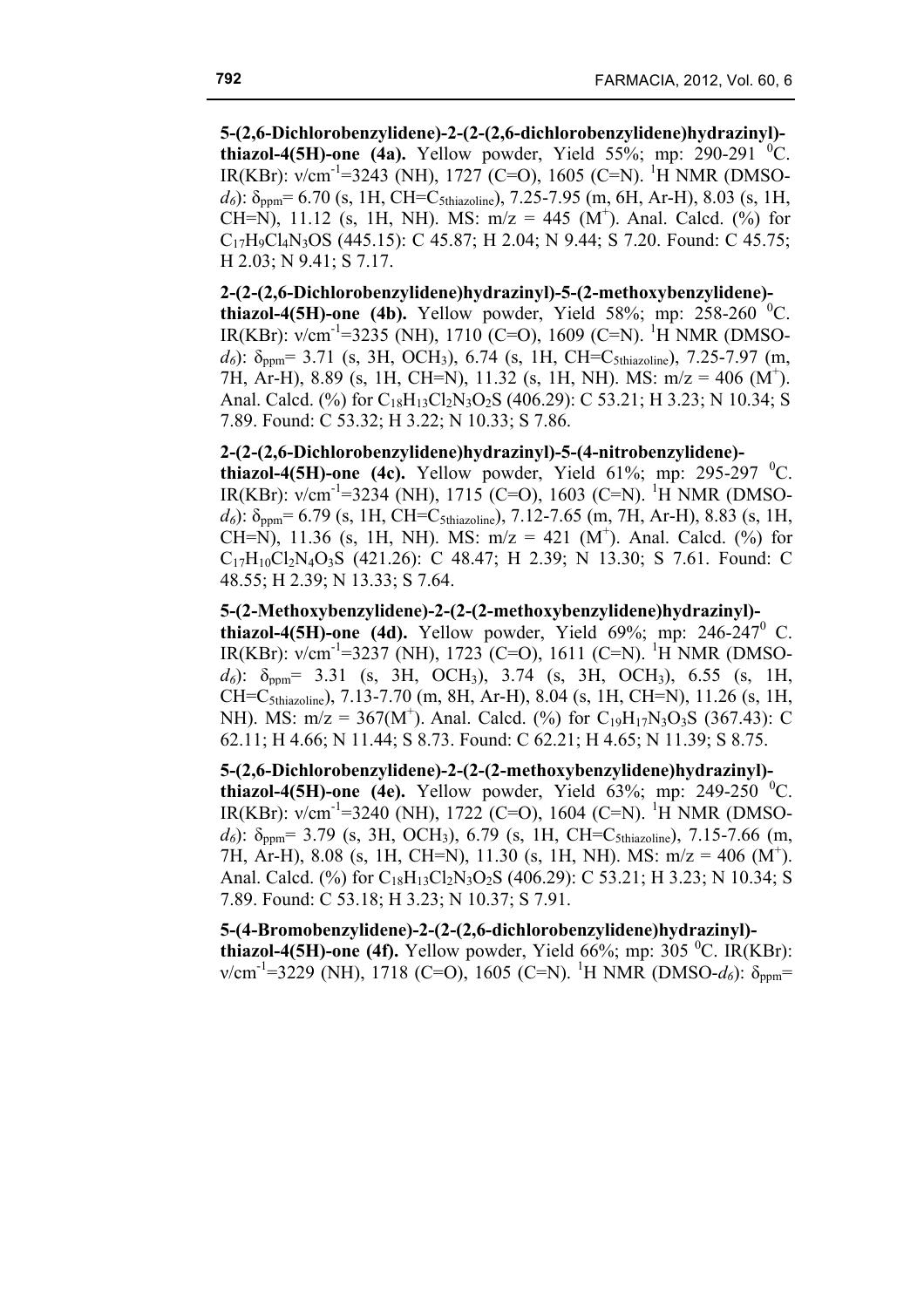6.60 (s, 1H, CH=C5thiazoline), 7.16-7.59 (m, 7H, Ar-H), 8.11 (s, 1H, CH=N), 11.35 (s, 1H, NH). MS:  $m/z = 455$  (M<sup>+</sup>). Anal. Calcd. (%) for  $C_{17}H_{10}BrCl<sub>2</sub>N<sub>3</sub>OS$  (455.16): C 44.86; H 2.21; N 9.23; S 7.04. Found C 44.69; H 2.22; N 9.27; S 7.07.

**5-(2,4-Dichlorobenzylidene)-2-(2-(2,6-dichlorobenzylidene)hydrazinyl) thiazol-4(5H)** one (4g). Yellow powder, Yield 57%; mp:  $267-268^\circ$  C. IR(KBr): v/cm<sup>-1</sup>=3236 (NH), 1717 (C=O), 1604 (C=N). <sup>1</sup>H NMR (DMSO $d_6$ ):  $\delta_{\text{ppm}}$ = 6.66 (s, 1H, CH=C<sub>5thiazoline</sub>), 7.15-7.55 (m, 6H, Ar-H), 8.09 (s, 1H, CH=N), 11.12 (s, 1H, NH). MS:  $m/z = 445$  (M<sup>+</sup>). Anal. Calcd. (%) for  $C_{17}H_9Cl_4N_3OS$  (445.15): C 45.87; H 2.04; N 9.44; S 7.20. Found: C 45.69; H 2.03; N 9.41; S 7.19.

#### **5-(4-Bromobenzylidene)-2-(2-(2,4-dichlorobenzylidene)hydrazinyl)-**

**thiazol-4(5H)-one (4h).** Yellow powder, Yield  $60\%$ ; mp:  $277-278^\circ$  C. IR(KBr): v/cm<sup>-1</sup>=3235 (NH), 1723 (C=O), 1610 (C=N). <sup>1</sup>H NMR (DMSO $d_6$ ):  $\delta_{\text{ppm}}$ = 6.59 (s, 1H, CH=C<sub>5thiazoline</sub>), 7.18-7.49 (m, 7H, Ar-H), 8.04 (s, 1H, CH=N), 11.29 (s, 1H, NH). MS:  $m/z = 455$  (M<sup>+</sup>). Anal. Calcd. (%) for  $C_{17}H_{10}BrCl<sub>2</sub>N<sub>3</sub>OS$  (455.16): C 44.86; H 2.21; N 9.23; S 7.04. Found: C 44.76; H 2.21; N 9.28; S 7.05.

# **2-(2-(2,6-Dichlorobenzylidene)hydrazinyl)-5-((6-methyl-4-oxo-4H-**

**chromen-3 yl)methylene)-thiazol-4(5H)-one (5a).** White-yellow powder, Yield 44%; mp: 308 <sup>0</sup>C. IR(KBr):  $v/cm^{-1} = 3244$  (NH), 1750 (C=O) chromone), 1740 (C=O thiazolin-4-one), 1607 (C=N). <sup>1</sup>H NMR (DMSO $d_6$ ):  $\delta_{\text{ppm}}$  = 2.59, (s, 3H, CH<sub>3</sub>), 6.99 (s, 1H, CH=C<sub>5-thiazoline</sub>), 7.15-7.65 (m, 3H, Ar-H), 7.41 (s, 1H, C<sub>2-chromone</sub>-H), 7.47 (s, 1H, C<sub>5-chromone</sub>-H), 7.55 (d, 1H, C8-chromone-H), 7.66 (d, 1H, C7-chromone-H), 8.66 (s, 1H, CH=N), 12.62 (s, 1H, NH). MS:  $m/z = 458$  (M<sup>+</sup>). Anal. Calcd. (%) for C<sub>21</sub>H<sub>13</sub>Cl<sub>2</sub>N<sub>3</sub>O<sub>3</sub>S (458. 32): C 55.03; H 2.86; N 9.17; S 7.00. Found: C 55.12; H 2.85; N 9.2; S 6.97.

### **2-(2-(2,6-Dichlorobenzylidene)hydrazinyl)-5-((6-chloro-4-oxo-4H-**

**chromen-3-yl)-methylene)-thiazol-4(5H)-one (5b).** White-yellow powder, Yield 49%; mp: 309 <sup>o</sup>C. IR(KBr):  $v/cm^{-1} = 3239$  (NH), 1753 (C=O chromone), 1720 (C=O thiazolin-4-one), 1602 (C=N). <sup>1</sup>H NMR (DMSO $d_6$ ):  $\delta_{\text{ppm}}$  = 6.99 (s, 1H, CH=C<sub>5-thiazoline</sub>), 7.20-7.55 (m, 3H, Ar-H), 7.47 (s, 1H, C5-chromone-H), 7.48 (s, 1H, C2-chromone-H), 7.54 (d, 1H, C8-chromone-H), 7.62 (d, 1H, C7-chromone-H), 8.23 (s, 1H, CH=N), 12.69 (s, 1H, NH). MS: m/z  $= 479$  (M<sup>+</sup>). Anal. Calcd. (%) for C<sub>20</sub>H<sub>10</sub>Cl<sub>3</sub>N<sub>3</sub>O<sub>3</sub>S (478.74): C 50.18; H 2.11; N 8.78; S 6.70. Found: C 50.26; H 2.11; N 8.75; S 6.73.

# **2-(2-(2,6-Dichlorobenzylidene)hydrazinyl)-5-((6-fluoro-4-oxo-4H-**

**chromen-3-yl)methylene)thiazol-4(5H)-one (5c).** White-yellow powder,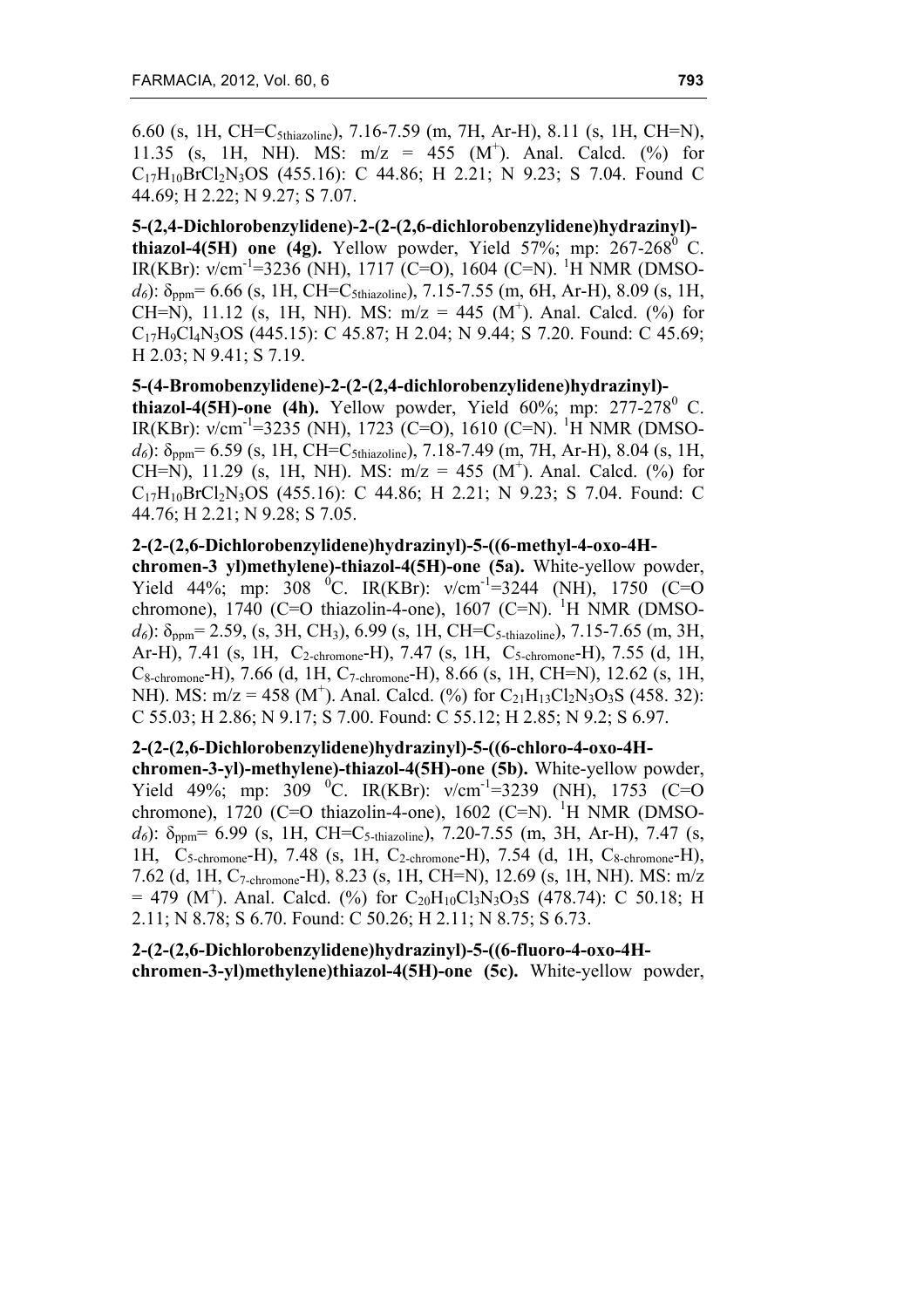Yield 56%; mp: 305-307 <sup>0</sup>C. IR(KBr):  $v/cm^{-1}$ =3239 (NH), 1755 (C=O chromone), 1722 (C=O thiazolin-4-one), 1606 (C=N). <sup>1</sup>H NMR (DMSO $d_6$ ):  $\delta_{\text{ppm}}$ = 6.84 (s, 1H, CH=C<sub>5-thiazoline</sub>), 7.25-7.41 (m, 3H, Ar-H), 7.47 (s, 1H, C2-chromone-H), 7.55 (d, 1H, C8-chromone-H), 7.58 (s, 1H, C5-chromone-H), 7.74 (d, 1H, C7-chromone-H), 8.72 (s, 1H, CH=N), 12.54 (s, 1H, NH). MS: m/z  $= 462$  (M<sup>+</sup>). Anal. Calcd. (%) for C<sub>20</sub>H<sub>10</sub>Cl<sub>2</sub>FN<sub>3</sub>O<sub>3</sub>S (462.28): C 51.96; H 2.18; N 9.09; S 6.94. Found: C 51.76; H 2.17; N 9.05; S 6.91.

**2-(2-(2,6-Dichloro-benzylidene)hydrazinyl)-5-((6,8-dibromo-4-oxo-4Hchromen-3-yl)methylene)-thiazol-4(5H)-one (5d).** White-yellow powder, Yield 55%; mp: 342-343 <sup>0</sup>C. IR(KBr):  $v/cm^{-1}$ =3242 (NH), 1751 (C=O chromone), 1733 (C=O thiazolin-4-one), 1600 (C=N). <sup>1</sup>H NMR (DMSO*d6*): δppm= 6.88 (s, 1H, CH=C5-thiazoline), 7.15-7.46 (m, 3H, Ar-H), 7.43 (s, 1H, C5-chromone-H), 7.44 (s, 1H, C2-chromone-H), 7.51 (s, 1H, C7-chromone-H), 8.59 (s, 1H, CH=N), 12.57 (s, 1H, NH). MS:  $m/z = 602$  (M<sup>+</sup>). Anal. Calcd. (%) for  $C_{20}H_9Br_2Cl_2N_3O_3S$  (602.08): C 39.90; H 1.51; N 6.98; S 5.33. Found: C 39.78; H 1.51; N 6.96; S 5.34.

### **2-(2-(2-Methoxybenzylidene)hydrazinyl)-5-((6-methyl-4-oxo-4H-**

**chromen-3 yl)methylene)-thiazol-4(5H)-one (5e).** White-yellow powder, Yield 61%; mp: 296-298<sup>0</sup> C. IR(KBr):  $v/cm^{-1}$ =3239 (NH), 1740 (C=O chromone), 1730 (C=O thiazolin-4-one), 1604 (C=N). <sup>1</sup>H NMR (DMSO $d_6$ ):  $\delta_{\text{ppm}}$ = 2.51 (s, 3H, CH<sub>3</sub>), 3.93 (s, 3H, OCH<sub>3</sub>), 6.88 (s, 1H, CH=C<sub>5</sub>. thiazoline), 7.25-7.55 (m, 4H, Ar-H), 7.48 (s, 1H, C5-chromone-H), 7.54 (d, 1H, C8-chromone-H), 7.57 (s, 1H, C2-chromone-H), 7.62 (d, 1H, C7-chromone-H), 8.53 (s, 1H, CH=N), 12.54 (s, 1H, NH). MS:  $m/z = 420$  (M<sup>+</sup>). Anal. Calcd. (%) for  $C_{22}H_{17}N_3O_4S$  (419.45): C 63.00; H 4.09; N 10.02; S 7.64. Found: C 63.05; H 4.08; N 10.08; S 7.63.

### **2-(2-(2-Methoxybenzylidene)hydrazinyl)-5-((6-chloro-4-oxo-4H-**

**chromen-3-yl)methylene)- thiazol-4(5H)-one (5f).** White-yellow powder, Yield 67%; mp: 296-298 <sup>0</sup>C. IR(KBr):  $v/cm^{-1}$ =3239 (NH), 1739 (C=O chromone), 1728 (C=O thiazolin-4-one), 1600 (C=N). <sup>1</sup>H NMR (DMSO $d_6$ ):  $\delta_{\text{ppm}}$  = 3.87 (s, 3H, OCH<sub>3</sub>), 6.99 (s, 1H, CH=C<sub>5-thiazoline</sub>), 7.15-7.44 (m, 4H, Ar-H), 7.45 (s, 1H, C2-chromone-H), 7.49 (s, 1H, C5-chromone-H), 7.51 (d, 1H, C8-chromone-H), 7.66 (d, 1H, C7-chromone-H), 8.62 (s, 1H, CH=N), 12.59 (s, 1H, NH). MS:  $m/z = 440$  (M<sup>+</sup>). Anal. Calcd. (%) for C<sub>21</sub>H<sub>14</sub>ClN<sub>3</sub>O<sub>4</sub>S (439.87): C 57.34; H 3.21; N 9.55; S 7.29. Found: C 57.42; H 3.22; N 9.57; S 7.32.

**2-(2-((2-Phenylthiazol-4-yl)methylene)-5-(4-hydroxybenzylidene) hydrazinyl)-thiazol-4(5H)-one (6a).** Yellow-orange powder, Yield 46%;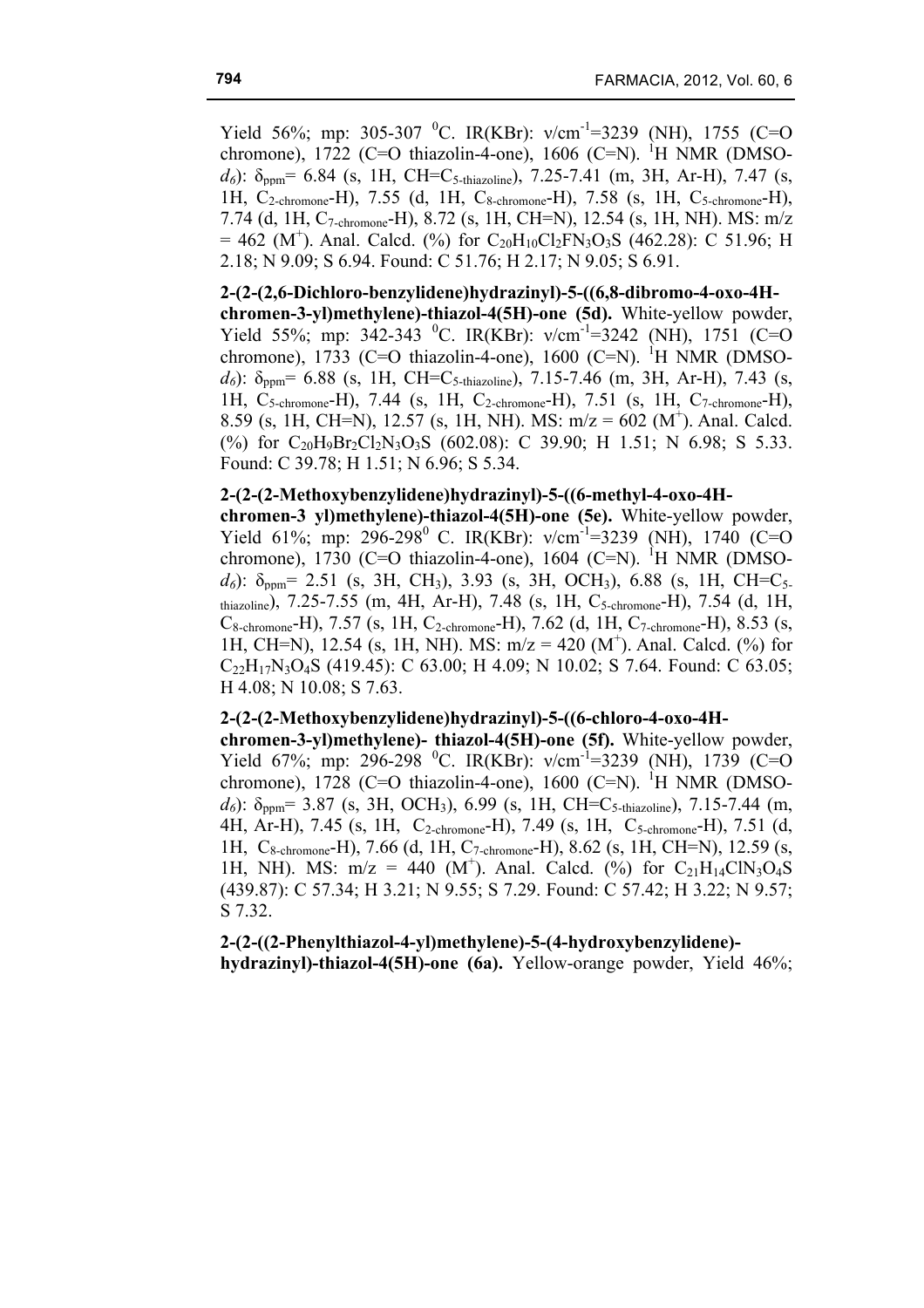mp: 284-285 <sup>0</sup>C. IR(KBr): v/cm<sup>-1</sup>=3307 (OH), 3255 (NH), 1727 (C=O), 1605 (C=N). <sup>1</sup>H NMR (DMSO-*d<sub>6</sub>*): δ<sub>ppm</sub>= 5.88 (s, 1H, OH), 6.59 (s, 1H,  $CH=C_{5\text{-thiazoline}}$ , 7.11-7.67 (m, 9H, Ar-H), 7.88 (s, 1H, C<sub>5</sub>-H thiazol), 8.30  $(s, 1H, CH=N)$ , 12.40  $(s, 1H, NH)$ . MS:  $m/z = 407 (M^+)$ . Anal. Calcd.  $(\%)$ for C<sub>20</sub>H<sub>14</sub>N<sub>4</sub>O<sub>2</sub>S<sub>2</sub> (406.48): C 59.10; H 3.47; N 13.78; S 15.78. Found C 59.25; H 3.46; N 13.74; S 15.76.

### **2-(2-((2-Phenylthiazol-4-yl)methylene)hydrazinyl)-5-(4-**

**bromobenzylidene) -thiazol-4(5H)-one(6b).** Yellow-orange powder, Yield 51%; mp: 310-312 <sup>0</sup>C. IR(KBr):  $v/cm^{-1}$ =3237 (NH), 1731 (C=O), 1598 (C=N). <sup>1</sup>H NMR (DMSO- $d_6$ ):  $\delta_{ppm}$ = 6.55 (s, 1H, CH=C<sub>5-thiazoline</sub>), 7.20-7.79 (m, 9H, Ar-H), 7.91 (s, 1H, C<sub>5</sub>-H thiazol), 8.33 (s, 1H, CH=N), 12.32 (s, 1H, NH). MS:  $m/z = 469$  (M<sup>+</sup>). Anal. Calcd. (%) for C<sub>20</sub>H<sub>13</sub>BrN<sub>4</sub>OS<sub>2</sub> (469.38): C 51.18; H 2.79; N 11.94; S 13.66. Found: C 51.41; H 2.78; N11.99; S 13.71.

### *In vitro* **antibacterial and antifungal activity**

The results of the antimicrobial evaluation are summarised in table I. **Table I**

| Antimicrobial activity of 3a-d, 4a-h, 5a-f and 6a-b compounds |
|---------------------------------------------------------------|
|---------------------------------------------------------------|

| Compounds      | Zone of inhibition (mm) and $MICa$ values ( $\mu g.mL^{-1}$ ) |            |                   |              |            |
|----------------|---------------------------------------------------------------|------------|-------------------|--------------|------------|
|                | S.aureus                                                      | E.coli     | <b>B.subtilis</b> | P.aeruginosa | C.albicans |
| 3a             |                                                               | 25(6.25)   |                   |              | 6          |
| 3 <sub>b</sub> |                                                               | 20(6.25)   |                   |              | 8          |
| 3c             |                                                               | 20(6.25)   |                   |              | 35(6,25)   |
| 3d             |                                                               |            |                   |              | 42(6,25)   |
| 4a             | 11 (>50)                                                      |            |                   |              | 16(12.5)   |
| 4b             | $10(>=50)$                                                    | 10(50)     |                   |              | 24(6.25)   |
| 4c             | 7                                                             | 10(50)     |                   |              | 12(>50)    |
| 4d             | 5                                                             |            |                   |              | 9          |
| 4e             | 8                                                             |            |                   |              | 9          |
| 4f             | 6                                                             |            |                   |              | 9          |
| 4g             | 6                                                             |            |                   |              | 16(50)     |
| 4h             |                                                               |            |                   |              |            |
| 5a             | 10(>50)                                                       | 12(50)     |                   |              |            |
| 5 <sub>b</sub> |                                                               |            |                   |              |            |
| 5c             |                                                               | $10(>=50)$ |                   |              |            |
| 5d             |                                                               |            |                   |              |            |
| 5e             |                                                               |            |                   |              |            |
| 5f             |                                                               |            |                   |              |            |
| <b>6a</b>      |                                                               |            |                   |              |            |
| 6b             |                                                               |            |                   |              |            |
| Ciprofloxacin  | 23(1.56)                                                      | 25(1.56)   | 22(1.56)          | 20(3.12)     |            |
| Fluconazole    |                                                               |            |                   |              | 25(1.56)   |
| <b>DMSO</b>    |                                                               |            |                   |              |            |
| (dimethyl      |                                                               |            |                   |              |            |
| sulfoxide)     |                                                               |            |                   |              |            |

<sup>a</sup>The MIC values were determined only for the active compounds with a zone of inhibition  $> 10$ mm. The MIC values were evaluated in the range 1.56-50µg/mL.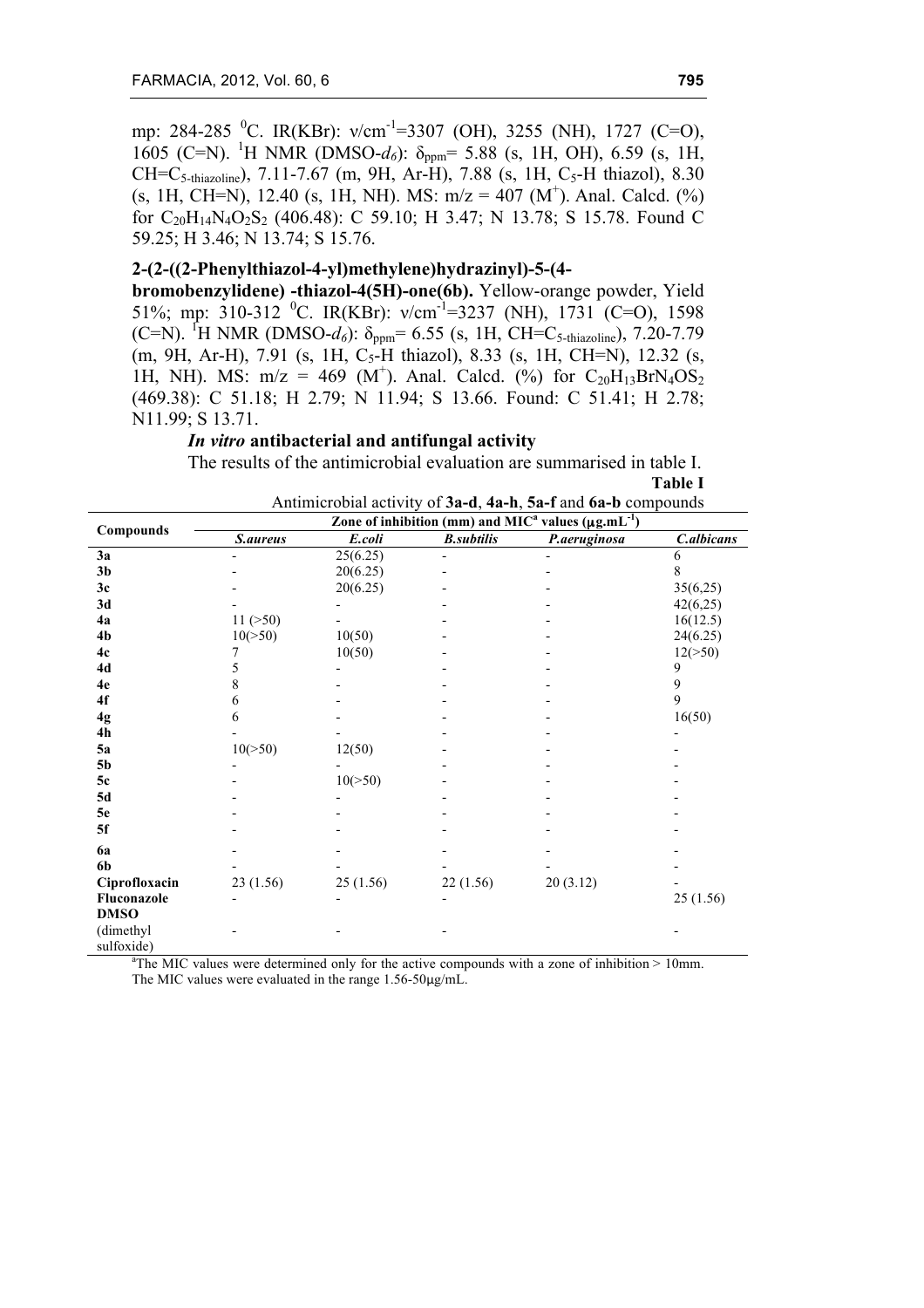None of the compounds inhibited the growth of *Pseudomonas aeruginosa* and *Bacillus subtilis*. The activity against *S. aureus* was also moderate. The compounds **3a-c** had an interesting activity against *E. coli*. The results of the anti-fungal screening showed that only the compounds **3c, 3d** and **4b** presented a good activity against *C. albicans*. However, for all the tested compounds, MIC values were lower than for Ciprofloxacin and Fluconazole, the two drugs used as reference.

Unexpected, the presence of the chromone ring in the structures of **5a**-**f** did not enhance the antimicrobial activity. Despite the literature data [3, 15, 18], the introduction of the arylidene moiety in position 5 of the thiazolin-4-ones diminished or even canceled the antibacterial and antifungal activities. In the case of **6a-b**, the presence of p-bromobenzylidene or 4-hydroxy-benzylidene fragments in the 5-position of thiazolin-4-one ring cancels the activity against *Candida albicans*.

In addition, the presence of thiazole ring in the structure of **3d** and **6a**-**b** didn't show to be favorable for the activity against the bacterial strains used in this study. On the other hand, the activity against *C. albicans* for **3d**  was increased by the presence of the thiazole ring.

### **Conclusion**

We reported the synthesis and antimicrobial activity of a new series of 2-hydrazone-thiazoline-4-ones **3a-d** and 2-hydrazone-5-arylidenethiazoline-4-ones **4a-h**, **5a-f** and **6a-b** obtained from various arylidenethiosemicarbazones. Some of the compounds were found to be very active against *E. coli* and *Candida albicans*. The introduction of the arylidene moiety in position 5 of the thiazolin-4-ones or the presence of the chromone nucleus diminished or even canceled the antibacterial and antifungal activities.

#### **Acknowledgements**

This research was done with the financial support of PNII-ID1271/2008 project/CNCSIS, Romania.

#### **References**

- 1. Aridoss, G.; Amirthaganesan, S.; Kim, M. S.; Kim, J. T.; Jeong, Y. T., Synthesis, spectral and biological evaluation of some new thiazolidinones and thiazoles based on t-3-alkyl-r-2,c-6-diarylpiperidin-4-ones, *Eur. J. Med. Chem*., 2009, 44, 4199-4210.
- 2. Bharti, S. K.; Nath, G.; Tilak, R.; Singh, S.K., Synthesis, antibacterial and antifungal activities of some novel Schiff bases containing 2,4-disubstituted thiazole ring, *Eur. J. Med. Chem*., 2010, 45, 651-660.